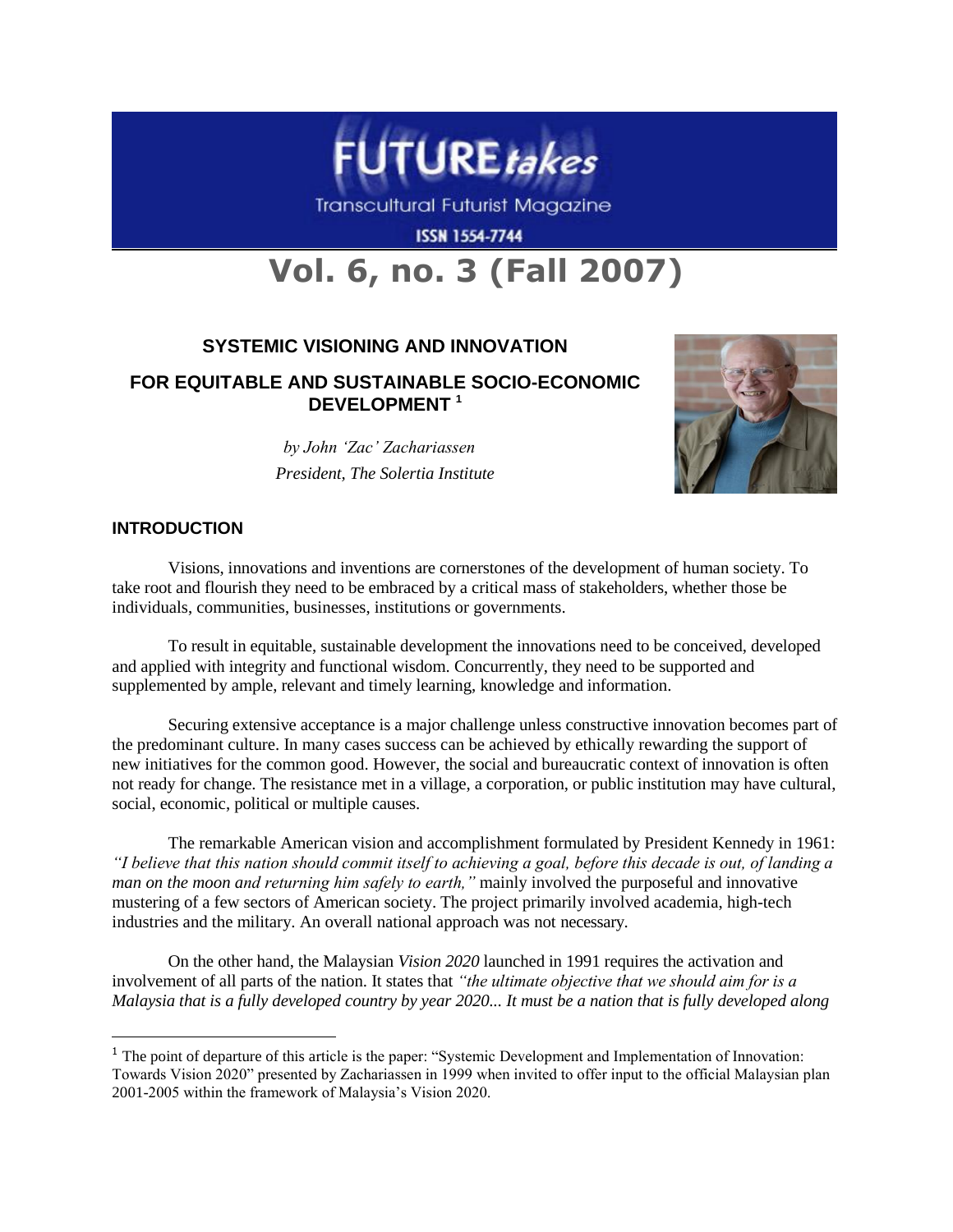*all the dimensions: economically, politically, socially, spiritually, psychologically and culturally. We must be fully developed in terms of national unity and social cohesion, in terms of our economy, in terms of social justice, political stability, system of government, quality of life, social and spiritual values, national pride and confidence.*"<sup>2</sup> Such a vision is truly among the grandest and most encompassing of visions for any country, including all of those that identify as developed countries today.

For any nation to be well on its way towards objectives comparable to those stated in the Malaysian Vision 2020, it would need to adopt a systemic approach to development and implementation of innovation. This should include all of its major components: population, systems, resources, the environment and a host of other stakeholders and key factors. For such an ambitious nation it is not enough to involve only a few operative sectors. It needs to embrace a culture of innovation for the common good.

In the following I shall outline some key areas of human society which need to be in the forefront promoting and practicing visions and innovations. Direct accounts from real life often make it easier to emphasize points than theoretical statements. So I shall mention a few classical case stories. And I will also include some of my personal observations and hands-on experiences, as I have lived most of my life with visions, innovations, inventions and issues of socio-economic development around the world.

For many people innovation is most frequently associated with technological inventions. Yet innovation and invention in other fields are certainly of no less importance to the development of society. But the issues arising with technological innovation are often strongly reflected in other fields, including governance, conflict resolution, economics, environment, education, culture, organization, legislation, transportation, etc.

# **TECHNOLOGY INNOVATION**

 $\overline{a}$ 

Many believe that important technological inventions can be conceived only in corporations with very substantial research & development (R&D) capacity and budgets. On the contrary, many major inventions have actually come into existence in very modest environments such as kitchens, basements, or shacks, on shoestring budgets. This fact contains a very important message, not the least for developing communities, regions and countries.

It is said that major R&D organizations are likely to be minor sources of major inventions and major sources of 'improvement' inventions.<sup>3</sup> This statement well illustrates the prevailing situation in many major industries during the past century and more.

At the same time it should be realized that many inventions require very high development and other costs to become successful. That is a major reason why, especially in high-tech sectors, numerous innovative upstart enterprises are taken over by large corporations with the capital necessary for development, production and marketing.

Important inventions can offer exceptional new possibilities. They can also cause disruption far beyond their original field. In many fields even very recent inventions risk being quickly overtaken by

<sup>&</sup>lt;sup>2</sup> Extract of the working paper '*Vision 2020 - The Way Forward'* presented by the prime minister of Malaysia, Dr. Mahathir Mohamad at the inaugural meeting of the Malaysian Business Council held in Kuala Lumpur on February 28, 1991.

<sup>3</sup> D.Hamberg: *Invention in the Industrial Research Laboratory – The Journal of Political Economy, Vol. 71, No. 2 (Apr., 1963), pp. 95-115*.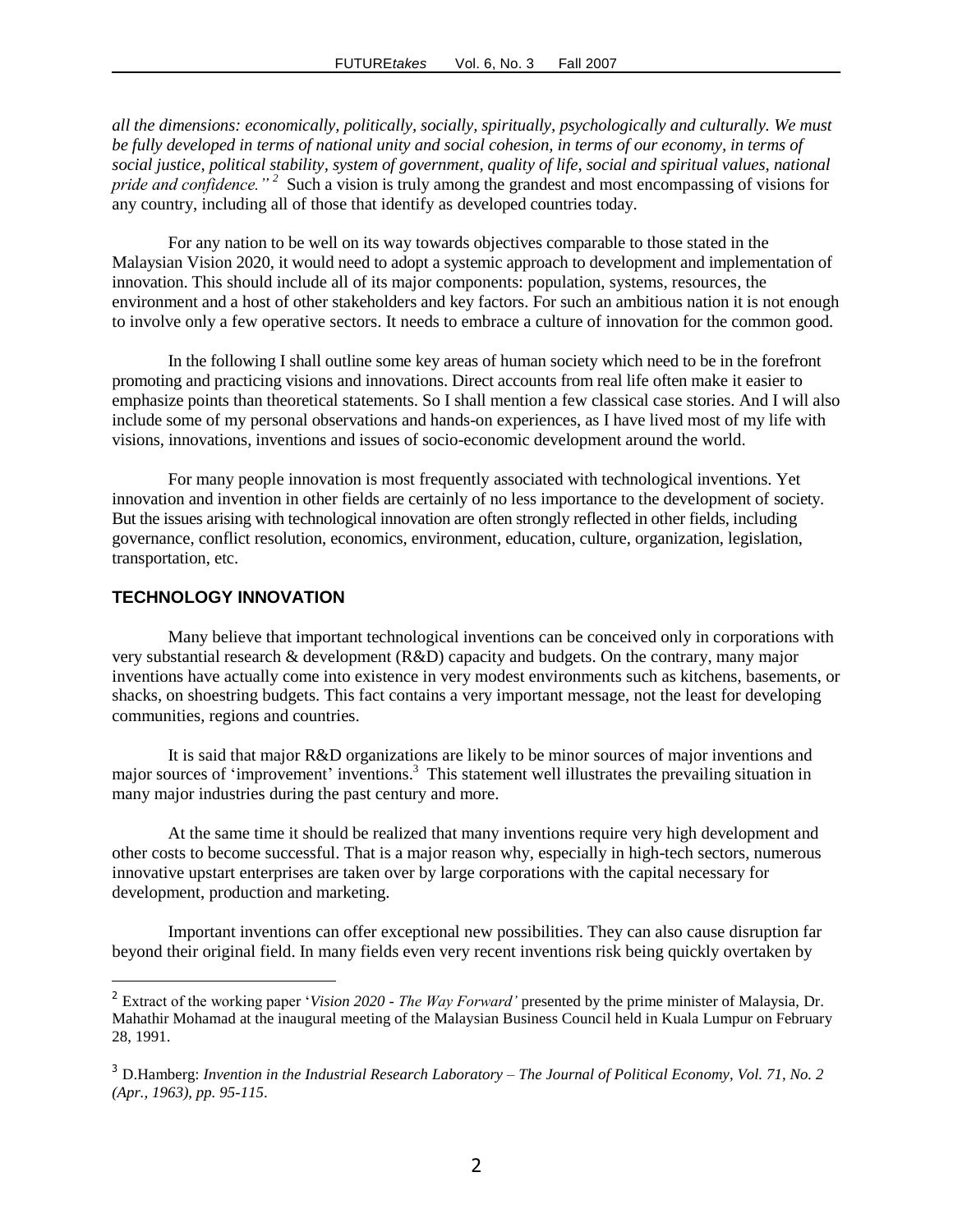still newer and better ones, or sometimes even by old inventions applied in new ways. Today information technology and other industries are filled with scary examples of almost instantaneous obsolescence. *The need for reliable and up-to-date knowledge, curiosity, foresight and wisdom is boundless. Adaptability becomes imperative.*

The following three examples relating to kitchen sinks, dairy machinery, and office copiers are good illustrations of how difficult it can be for even the most respected specialist or organization to make sound forecasts, let alone realistic plans, reaching years into the future of any business or industry.

# Example # 1: Production of kitchen sinks

A countryman of mine with only rudimentary schooling made an invention that until then had been declared scientifically and technically impossible by leading technical universities. It was a process for deep-drawing stainless steel sheets to produce among others: kitchen sinks. Since that technological breakthrough there have been produced tens of millions of kitchen sinks based on his invention. When asked how he did it, invariably he answered with a wry smile: ‗Well, I just did it. I did not know that it was impossible...'

### Example # 2: Industrial butter production

For decades manufacturers had competed intensely about who could invent the most ingenious device for getting butter out of churns and move it further on in the process. A great many contraptions – including various versions of screw conveyors – were invented, duly patented, and in use. But none of them properly solved the problem of how to easily and regularly clean the rather complicated equipment from the sticky butter.

Then suddenly occurred an elegant solution, which leading manufacturers adopted without hesitation: to attach external vibrators to the churns and other equipment. A few seconds of vibration and all of the butter was out of a churn and further on in the process without any visible trace.

The amusing part of the story is that the new solution could not be patented – because it was based on public knowledge. Had a construction worker, used to vibrating concrete, passed by years earlier and learned of the problem, he would very likely just have turned around and said casually: why don't you just fix vibrators to the outside of the equipment to get your butter out?

One of the lessons from this story is that *incessant curiosity, association of ideas, and ample occasion to learn about methods and technologies used in fields far apart are most important ingredients during the processes of invention and innovation*.

#### Example #3: Office copying machinery

A famous example of how such a mechanism was not in place at the right time in leading organizations of an industry is the story of Xerography, the dry-copying process that fundamentally changed office procedures the world over. It gave The Xerox Company a virtual monopoly on office copying for many years until the key patent expired and the world was inundated by the products of competing corporations using that same technology.

Who invented it? Employees of Xerox? No! Employees of a major player in the photocopying business taken over by Xerox? No again. The inventor was a certain Mr. Chester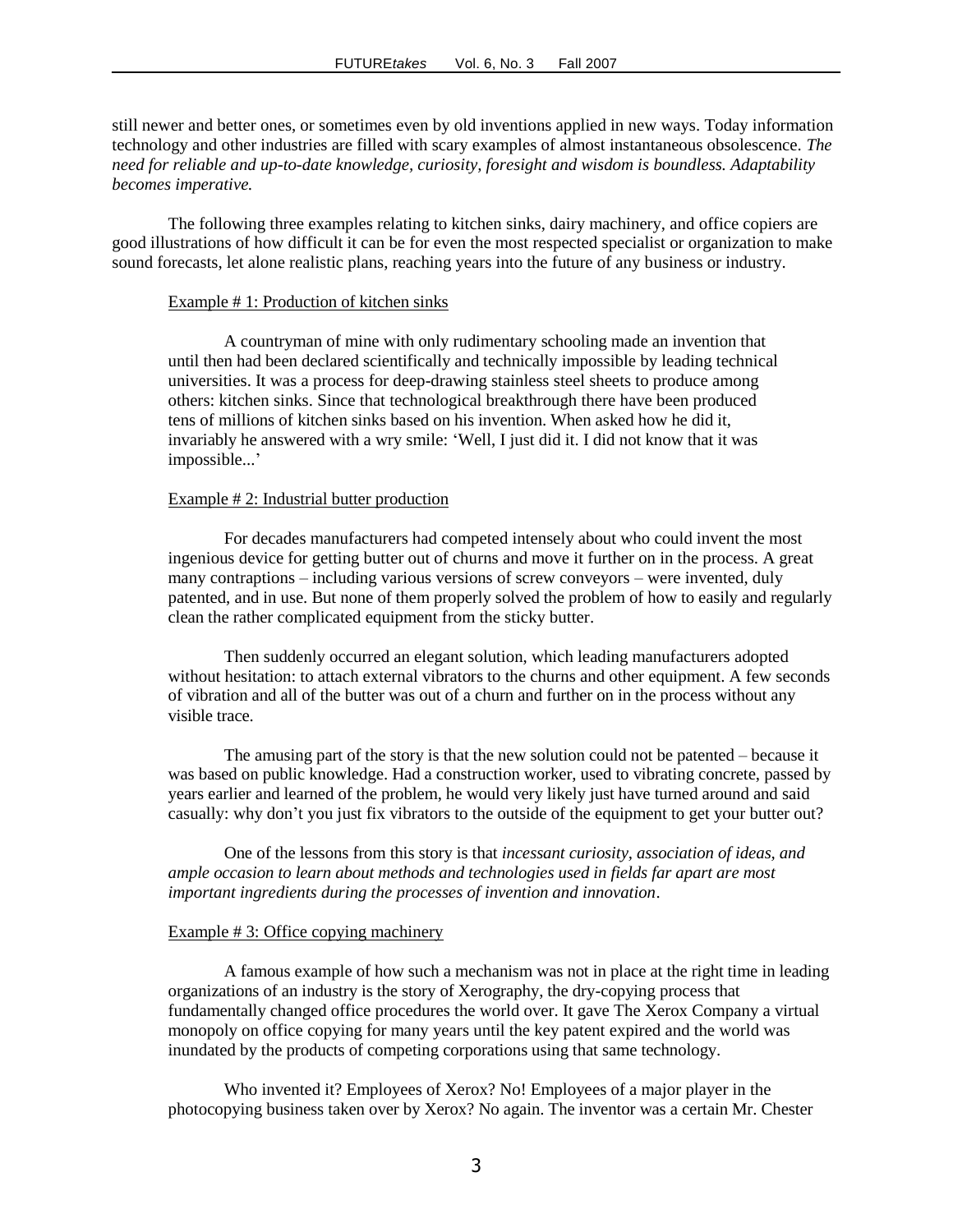Carlson, who developed his invention largely in his kitchen... For years he tried in vain to sell the invention to more than twenty of the largest corporations in the office machinery business including IBM, Kodak, General Electric and RCA. None were interested. They did not have the right procedure (and open-minded spirit) to grasp the unique occasion right in front of them.

There can be enormous opportunity cost to being wrong. A key decision in any direction causes a cascading effect through a company, or industry, or even country that affects future values and future risk. The ideal is a rational balance between two extreme goals: optimize for "low risk" or optimize for "high reward." But rationality is in the context of the specific information and knowledge available for a decision.

This principle of rationality being specific to context of course also applies to every decision involved with innovation in general. Products, processes and systems are obviously not just the results of innovative minds free of constraints. Usually one way or another they also have built into them the current laws, technical norms and standards, available services, price and tax structure, incentives and disincentives/levies, and of course also: agreements on the labor market, typical ergonomic measures, social and cultural factors, climatic conditions and other specific traits of a particular country, and place and time of origin.

The results of an innovation process, related to any kind of development, are usually optimized for a particular context. That means, they may not be as wonderful, or even be relevant, in a different context. Because of such largely invisible features, in many cases it is quite likely that the function of a product, process or system in the least will be less satisfactory than expected by many, when used outside of the original frame of reference.

Generally speaking, we live in a world where the effects of what we are doing go way beyond the place of origin of anything. Whether it is a thought, a process, a product, a rule, a model, or whatever, we have to have knowledge and understanding of – and openness towards – many other contexts and environments than our immediate one, in order to be able to contribute positively to development outside our home base. We also must realize that there is an optimal frame of reference for everything. To avoid mistakes we should all learn about this throughout our life-long learning and education. It has to do with safety, with environment, cost, opportunity, and so on. And not the least it has to do with due respect and concern for other human beings.

# **KNOWLEDGE POLLUTION**

Proven, timely, appropriate, adequate, and easily understood and applicable information and knowledge is of paramount importance to every individual, community, enterprise or nation wishing to progress. Even in our days of supposed enlightenment giant man-made catastrophes happen because of lack thereof.

New knowledge is created continuously everywhere. Some of it may only or mainly have *ad hoc* or very localized relevance but most knowledge has importance far beyond time and place of origin. At the same time our environment of information and knowledge is immensely polluted, just as our natural environment is in its own way. This phenomenon is so much the more critical for developing countries, communities and people vitally dependent upon the quality and adequacy of the knowledge directly available to them.

An enormous amount of knowledge and information, including countless very valuable innovations in the form of ideas, designs, models, programs and processes, etc, is today available via the Internet or otherwise. Just as an example, millions of expired patents are in this way openly accessible and available for free use. However, much or most knowledge and information of any consequence require reliable verification, and is not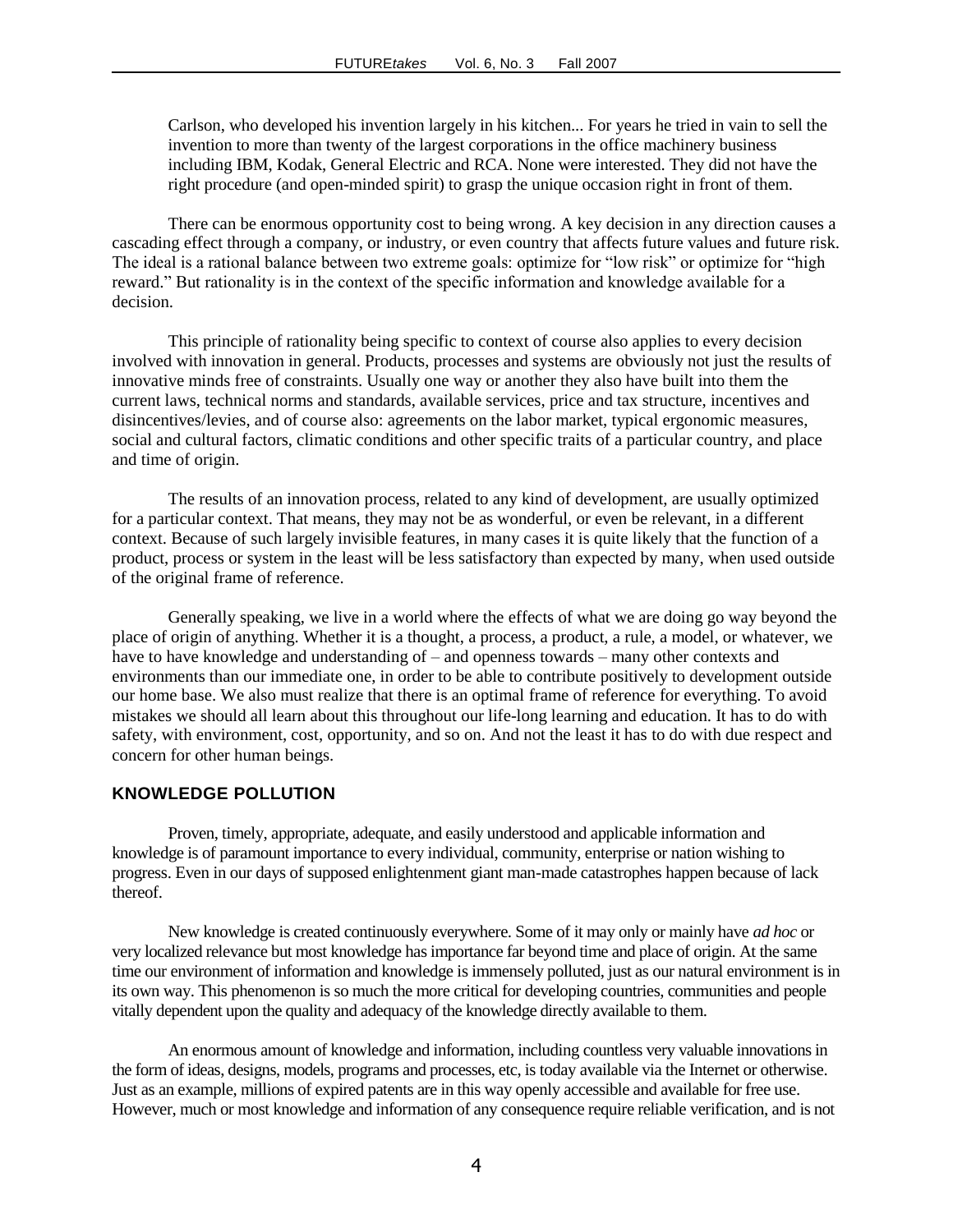yet available in a form and language compatible with the needs of most potential end-users wherever they may be, not the least in developing countries.

When people have needed information at hand in a suitable form, it becomes much easier to adapt to a situation, or conversely adapt a situation to their needs, and those of their families and communities and so on. The complexity in the modern world is most often solved by indirection, usually known as "middlemen," but that breeds what generally proves to be a most costly dependence to the delight of middleman industries. However quite often the complexity is unnecessary or it can be significantly reduced through rules of thumb or other focusing mechanisms, and through increased easy availability of appropriate information, knowledge and training.

As an example, when involved in a project in India relating among others to both Mumbai (Bombay) and the foothills of Himalaya, I discovered that the cost of 20 ft Bamboo poles for construction was about 25 Rs in Bombay, while the cost in the forest areas up north from where many of the poles originated, was only 0,05 Rs, that is a ratio of 500 to 1!

Expanded use of innovative tools can make a significant difference in broadening the base of empowered individuals and communities.

To illustrate more precisely what I mean, I like to tell you an eye-opening experience I had many years back in a country in the Middle East. I was negotiating the purchase of a second hand power station for use in connection with a hospital. In came a man from an oasis in the desert. He wanted to buy a cable. 'What kind of cable?' asked the salesperson. 'An electric cable,' was the reply. 'What for?' 'We want electricity,' was the reply. ‗And how do you get electricity when you have such a cable?' asked the salesperson. Well, it transpired that a high-tension electrical transmission line passed by some kilometers from the oasis. So, with a cable they could get electricity into the community...!

‗What should be the size of that cable?' asked the salesperson. After some palaver, the visitor indicated the cross section of the cable with his fingers, stretching his hand towards the salesman. And thus the conversation went on for a while.

‗How many households are there in your community,' I asked? ‗What about school and marketplace, and workshops?' And after some further questions, using rules of thumb and basic formulas I was able to make a very rough first estimate of the needed generating capacity of an initial power supply for the community. Probably within the range of +/- 35%.

The man from the oasis was an intelligent and trusted representative of his community. He and his fellow villagers just had not been given the tools that could have guided them to do their own preliminary feasibility study, including approximate costs of alternative solutions, and how to proceed with the process. The know-how could also include how to set up and run a small electric supply company in the community, how to fix pricing, etc. What I happened to be able to do in that instant, he himself could have done and much more, had the right predigested information and knowledge been available to him in or near to his community from the very beginning. At the same time, the nearest municipal authority, credit union representation or other trusted points of contact with the outer world, should likewise be in touch with the knowledge base and beyond, in order to be able to be constructive partners in the process.

Insufficient knowledge and knowledge pollution together with indirection and lack of cooperation and coordination of development efforts are today decisive impediments to rapid socio-economic development.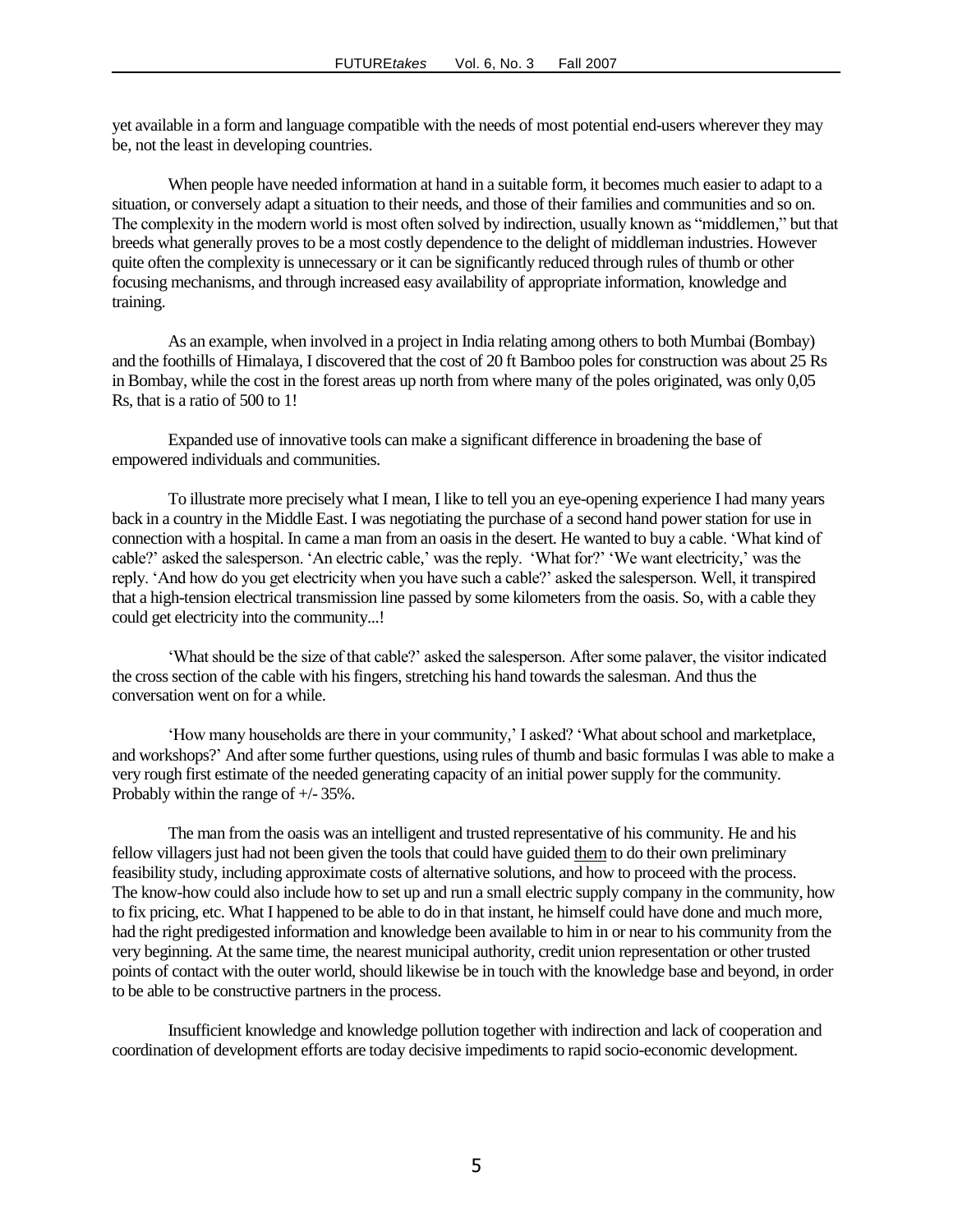## **EDUCATION FOR THE FUTURE**

Since my days as an engineering student, when I was head of the student council at my university, I have been intensely interested in the organization, form and content of education. In countries and institutions around the world I have had countless occasions to skim through local textbooks at all levels – and widely different areas – of schooling, from pre-school to post-graduate, in order to understand what kind of societies these children and young people were being prepared to function in, and how.

Somehow one particular school left a very special impression on me even though what I observed was only all too typical. It was in a small town far from the capital of a country south of Sahara. The town had no electricity and no other public amenities visible to me. But the school was new, and already an out of town contractor and his crew were building additional school buildings.

I visited some of the classes during hours, and the very clean and keen children demonstrated their skills. The faces of the teachers were beaming. The children read for me, they recited, and they made calculus. I asked the teachers whether they profited from the occasion that construction was going on around them to teach the children about tools, materials, planning and design. ‗Of course not,' was the reply. That was certainly not their line and assignment.

I became very depressed. During my lengthy drive back to the capital I thought of the future of these children and that of their community. Next day I bought a small box full of tools, some of each, and sent it to the children. In the covering letter I thanked them for the wonderful occasion I had had the previous day witnessing how well they were doing in school. In return I was sending those tools asking the children to request the teachers to somehow help them to learn how to use them, so that in the future the children could participate in building other buildings and houses in their town.

Of course I have found happy exceptions, but generally most education systems anywhere are still in many ways extrapolations of the old religious and tribal ways of teaching dogmas, and a world picture and history as it has been agreed to being interpreted and told. No doubt, most conflicts between peoples have their roots in such traditional educational schemes.

Moreover, current education is largely functioning as an incubator of manpower for static industry, services and government. 'Innovation' is still in many ways mainly a smart catchword.

Nevertheless, quite some progress has happened in a number of institutions and countries since a special panel of experts set up in the nineteen-sixties to advise the Secretary of Commerce of the United States of America about the situation of invention and innovation in the USA. They concluded by then that there is an *"abundance of ignorance about the processes of invention, innovation and entrepreneurship."*

As occasionally I have taught invention and innovation to professionals, many years back I had the opportunity as a volunteer through two semesters to teach fourth graders in a Danish municipal school ‗how to make inventions.' It was a most interesting experience. Within that school year the constructivecreative abilities of the children as well as their self-confidence developed greatly, and I too developed in the process.

Subsequently organizations of school principals and schoolteachers, as well as the Danish Ministry of Education, became interested, and the ministry financed me in developing and running courses in innovation and invention for school principals and teachers. The principals wanted tools to apply in their administration and further development of the schools. The teachers wanted to learn how to teach the subject.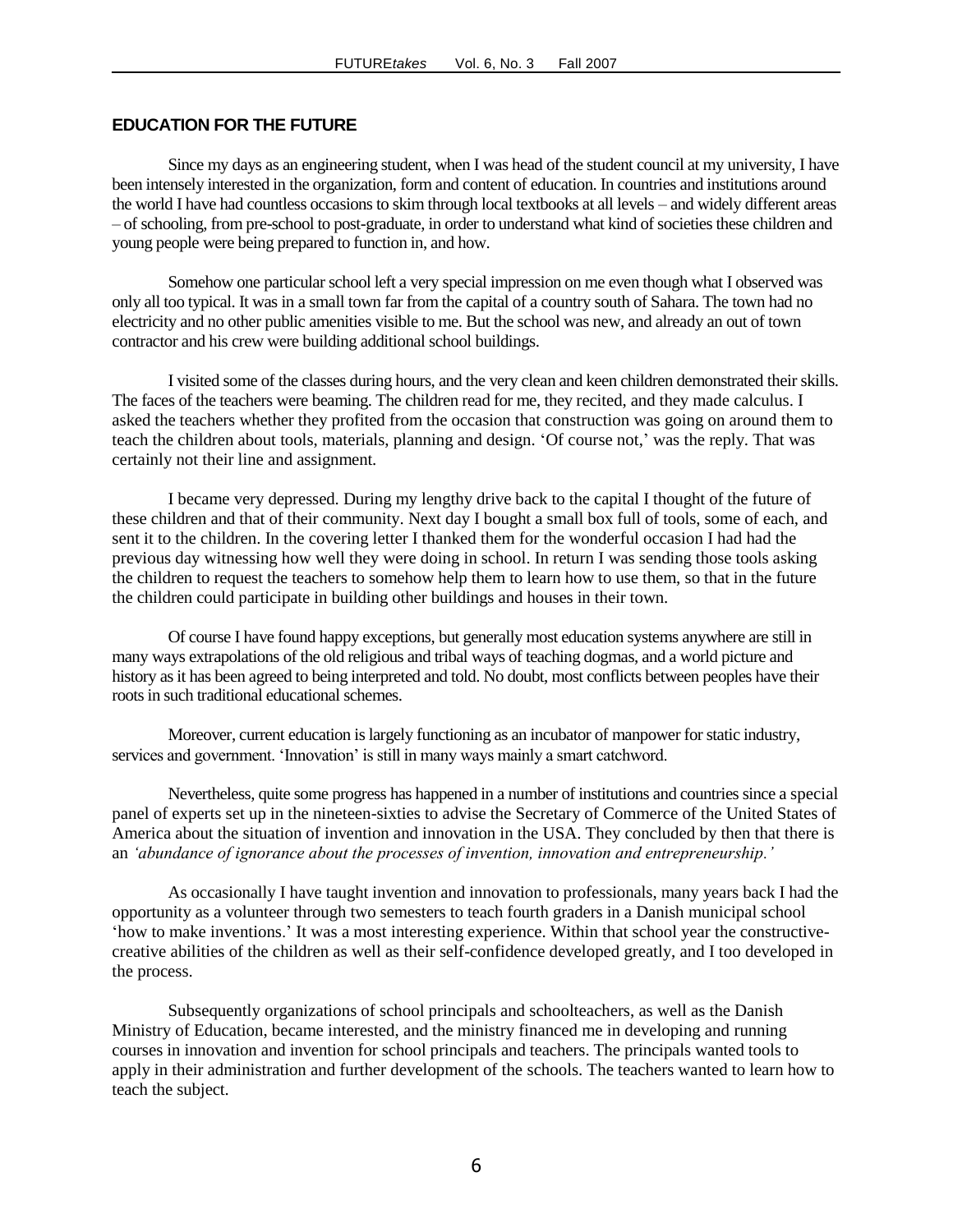However, I dare state, that till this day, practically anywhere in the world, there is still an abundance of ignorance about the processes of developing the constructive creativity of people. *To my knowledge no major school system anywhere in the world has yet been designed specifically to broadly develop pupils" innate capacity for invention and constructive innovation!* This may cause amazement since the mental and practical processes are by now quite well understood. The world is full of problems and challenges that require truly innovative and inventive thinking and action. This should be a great challenge to visionary governments, not the least in developing countries.

In fact, many developing countries may have a substantially better background for adopting this new line within their educational system than more settled countries, once they see how such innovative educational initiatives can help underpin and accelerate the processes of development.

On another note I see a need to upgrade the teaching and training of the pupils in how to function better in their local environment. As an example, easily learned knowledge about locally occurring soils and water, topography, conditions of the ground, and the weather can likely help reduce the occurrences and magnitude of localized weather and ground related disasters, including flooding and earthquakes. Simultaneously, most of that same knowledge can be useful in connection with construction, public works, sanitation and agriculture. Obviously, such knowledge should be part of the local 'public goods,' not just delivered piecemeal from the outside.

Finally a note on the curricula at large. As indicated above, there may be a need to take an ‗innovative look' at many of the subjects already taught as well as to the way they are taught. As an example, when my son was learning calculus in high school, I told his teacher that I assumed that he was giving the students good illustrative examples of what integrals could be used for in real life. Regrettably, the answer was just a resigned expression on the teachers face. He did not know …! Just think of how much more interesting and useful it would have been if he had been able to give a few exciting examples …

# **GOVERNANCE CULTURE**

An integrated national program of innovation would necessitate that government and many public and private sector institutions and organizations earnestly commit to and identify with the program. I am fully aware that this will not be easy to accomplish. But it is possible to build powerful innovationpromoting mechanisms into almost any organization.

*Legislation, and technical standards and norms* are of course areas of special importance. It is not particularly difficult to develop legislation that supports innovation in the private sector, at universities and other institutions. Also, it is quite straightforward to establish by law institutions specially dedicated to the promotion of innovation. It is much more challenging to adjust existing laws, regulations and government procedures to make room for yet unknown innovations.

Possibly the biggest challenge though is to subject legislation as such to innovation, both with regard to form: to make laws easy to understand for those it concerns, including lay-people of course, and with regard to the way people are informed of their rights and duties. And also to insure that legislators and officials truly understand the full implications of the laws and regulations they create, and that there are never internal or external inconsistencies. To secure through each and every law that if literal application of a law or regulation in certain specific circumstances would lead to absurd and clearly unintended consequences, then it is the intent behind the law, not the letter, that overrides the other.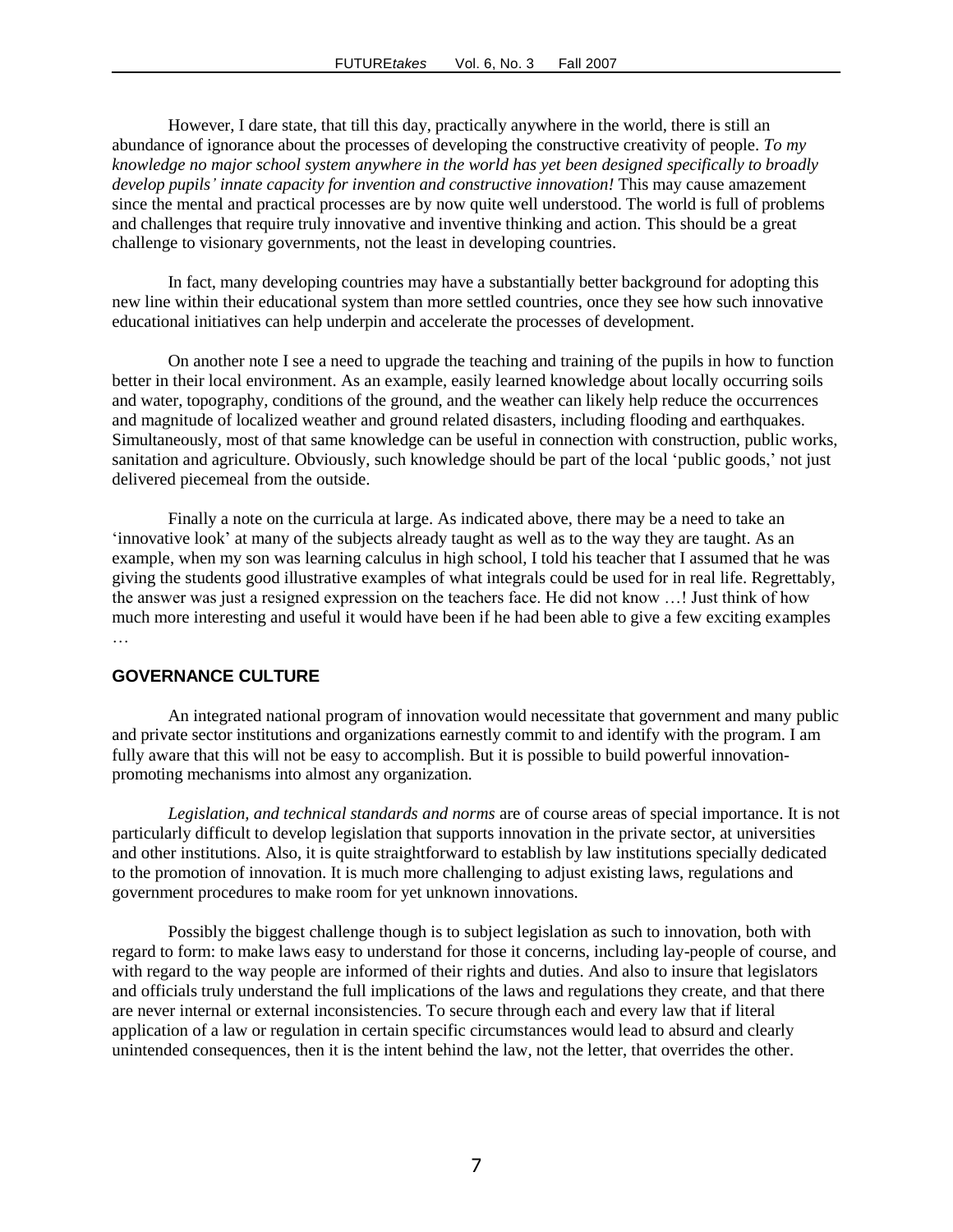It is so necessary to build up rule systems that people can easily understand and navigate and will know how to apply in relation to all aspects of individual and community life. This is an area where complexity can be most effectively treated at its source.

One example from my own experience may illustrate how one kind of tools can greatly facilitate understanding of and communication relating to development and use of rules of law.

When creating a manual on design, construction, maintenance, etc., of sewage systems, at a time when my country had just established its first comprehensive law for environmental protection, I found it useful in the manual to list all the laws and regulations with a summary of contents governing sewage projects. I had an assistant working several weeks to read the laws with matching regulations, and extract the essentials. When I got those summaries, I myself had great problems in absorbing the knowledge. To aid my own overview I started sketching and using graphic symbols to illustrate the procedures – for instance to call for a public meeting, to publish a proposal, to make a final decision on a project, to study the project and forward recommendations but not take the final decision, to just give comments to a proposal, etc., that is: symbols depicting all the typical functions of public institutions and others in relation to the handling of a project. I came up with a list of in all 23 various basic procedures plus the respective procedures of appeal, directly relating to sewage alone, and decided to use the symbolic descriptions in the manual. I asked the people at the ministry of environment to help proof the draft.

A few weeks later when I came back to hear the result, the reaction was "Wow! If only our people had had these symbols since long ago to help grasp very quickly the content of the laws, they could have saved great amounts of time." I am certain that with such symbols not only lay people can understand the procedures they need to follow in a particular case. Also the legislators and government officials can work with the symbol in their creation and negotiation of the laws and making sure that there are no inconsistencies. To my knowledge, along the way the symbols introduced in the manual actually contributed to some simplification and weeding out of contradictions among the rules and procedures.

The graphic symbols are culturally neutral, and can be learned instantaneously as well by people in China, as in Peru, or wherever. Moreover, they can be used in contracts. It is a beginning of a universal language that can be expanded to be used in many other areas. As a consequence of the symbol language being part of the reference material I was creating, several hundred municipal engineers and many other professionals became familiar with that innovation within a few weeks at brief training courses, and the system was then used by every single municipality in Denmark as well as by consulting engineers, contractors, community organizations, etc.

Providing common legislative transparency, simplicity, consistency, and clarity, and giving primacy to functional objectives, are major elements of risk reduction and innovation promotion, as it can be directly influenced by one of the major products of government.

At this point relating to governance in a broader perspective, I shall emphasize the importance of eliminating adverse rivalries between government institutions, including ministries, and to promote constructive collaboration among such ministries regarding new innovative initiatives.

Such collaboration between ministries was only partly in place in the late 1980s in Denmark when I initiated the involvement and support of several government ministries as well as the European Union in a pilot eco-community. Most of the ministries showed exceptional flexibility, and the new community was started up in harmony and cooperation with the original community of the area.

Unfortunately one of the ministries, though seemingly not negative towards the project as such, was not ready to practice a lawful but liberal interpretation of one of its regulations in order to secure full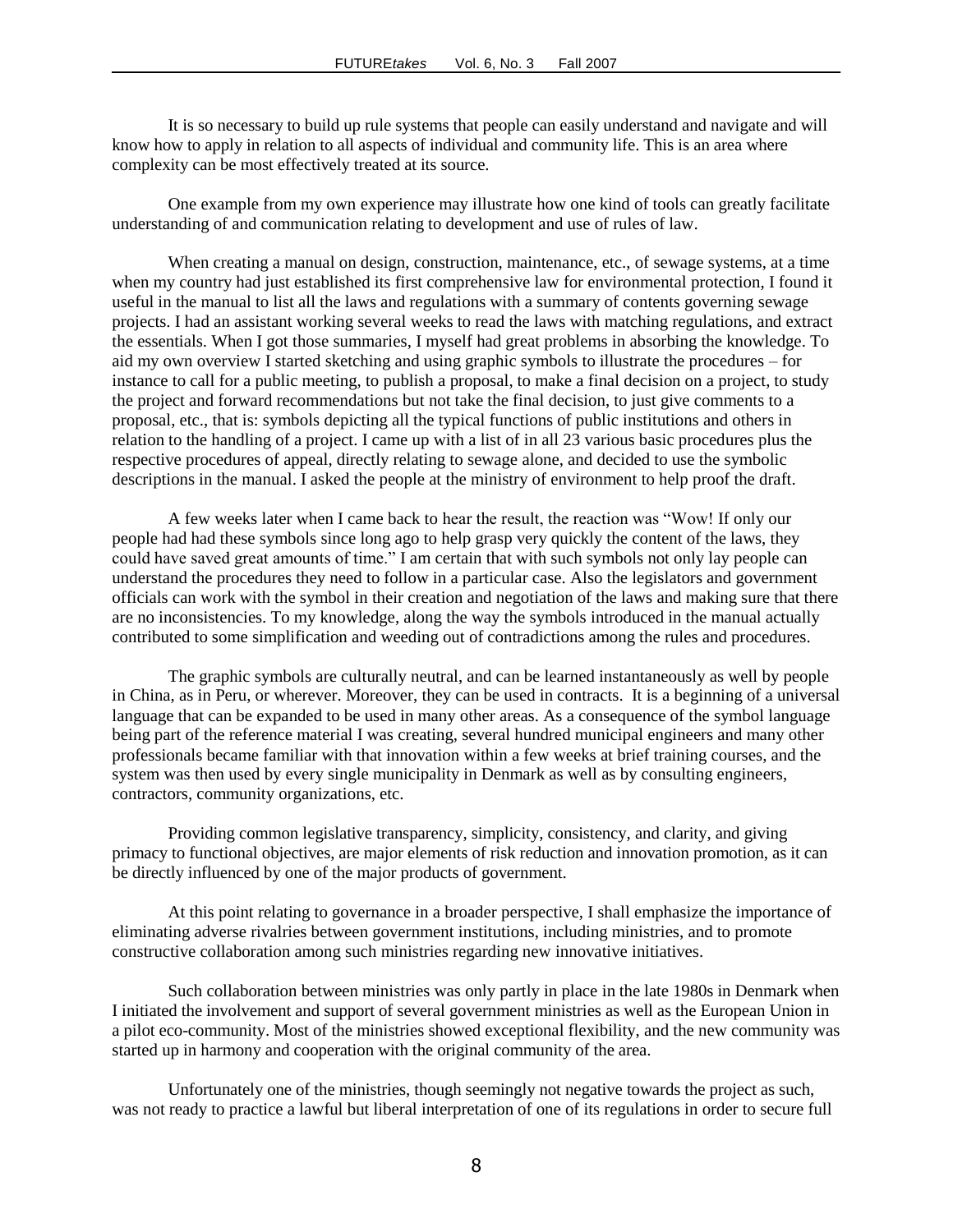synchronization of the various constituents of the scheme. That delayed important parts of the project for several years. Later, in 1995 the eco-village went on to obtain the highest recognition, including a European first prize for participatory community planning.

Also, intergovernmental organizations, such as those of the United Nations system, as well as governmental and non-governmental international and national development aid organizations need urgently improve their mutual cooperation and synchronization of efforts, among others through constructive delegation and sharing of responsibilities. The formal structure of governance can contribute significantly through constructive coordination and synchronization of such development related efforts. Also within this field there is scope for a lot of courageous and constructive innovation.

## **CAPABLE COMMUNITIES**

Communities are the basic building blocks of human society, whether they be neighborhoods in cities and towns, villages in the countryside, or groups of nomadic people. Homeless people like the pavement dwellers in Mumbai, India or elsewhere, also constitute communities that have their own structure and life, however agonizing that may be.

Just as government initiatives constitute a top-down approach to introducing and encouraging systemic visioning and innovation within society, a community-based approach would be the complementary bottom-up effort that clearly has the potential for near and immediate impact for individuals in the community.

Visions and innovations specific to individual communities and micro-regions can help turn marginalized communities around, from utter despair to well founded optimism and progress within a few years. Each community needs a few capable, committed and inspired people to lead the charge in close cooperation with outside stakeholders who can help in the process. But that alone is not enough to create scalable and sustainable development. A replicable, integrated, and flexible approach is obviously necessary to achieve scalability, and a good value for the effort. The challenge is how to do this.

Even though I have been involved for decades in socio-economic development in many countries and cultures, I have never been able to find, even with extensive research, a fully integrated and replicable model which I believe is necessary in order to substantially accelerate the development process. Too many development efforts are point programs without any integration, for example sector-specific (building roads, schools, hospitals, factories, introducing IT, etc.), or has a limited development objective (fight illiteracy, hunger, AIDS, etc.). However commendable such efforts are, this is not replicable and self-sustainable, does not cover all aspects of development touching the entire life of a community and its people, and perhaps most importantly does not develop people's self-confidence and trust in, and ability to create, their own future. In many instances even such point programs have been seriously counterproductive, among other ways through accelerating migration by many of those people best fit to spearhead local development.

In the apparent absence of approaches satisfying these concerns, I have spent my time the last few years developing and executing a systemic approach that is applicable to communities in almost any context.

A primary focus of the approach is on the local community and ‗micro-regional' level, operating through specific localized community development programs:

to enable the broad and active participation of community members,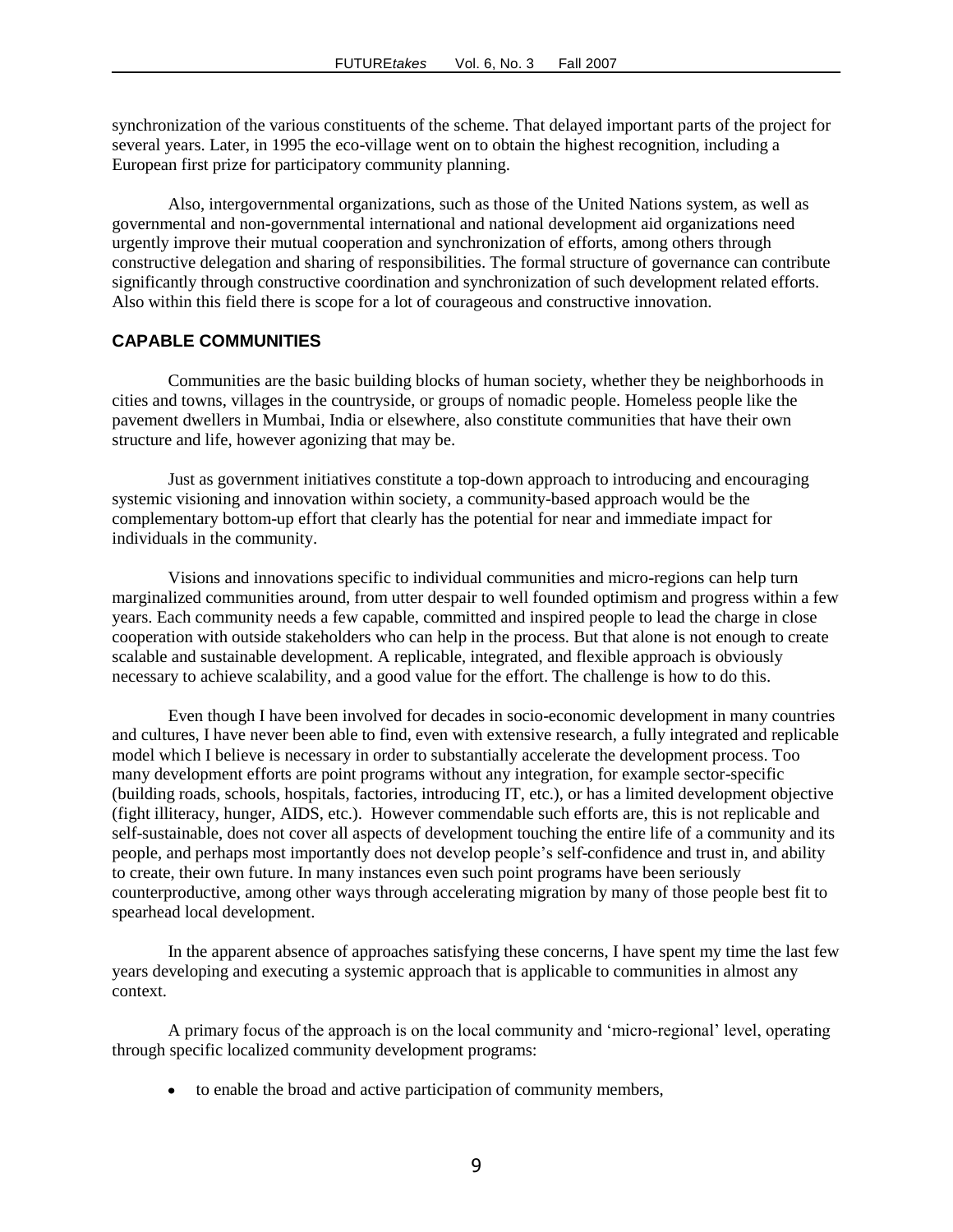- to encourage the constructive, focused and coordinated involvement of civil society, the private sector, and all levels of the public sector, and
- to promote the coherence and cost-effectiveness of all outside aid.

The participatory processes include starting in motivated and representative communities, and spreading from each of these through combined demonstration and proliferation programs to neighboring and other communities with comparable cultural, social and/or other determining characteristics.

All significant actual and latent human, natural and other resources and barriers within or otherwise of consequence to these communities and clusters of communities are determined, and creative, focused and coordinated efforts are then applied to build on and further develop the resources while removing or alleviating the barriers.

The approach is flexible and has substantial capacity for serving local uniqueness, variations in context over time, and spontaneous innovation. It can also be used as a framework in combination with other models and methods focusing primarily on more specialized aspects of development, such as natural disaster prevention and mitigation, or combating infectious diseases.

A core feature of the approach is a model program that serves as the paradigm for the creation and realization of each local community development program. The model program has multiple overlapping phases that go from bootstrap activities including creation of support structures, to maturity and proliferation.

Organizational, technological, social and financial components of the model program are adapted as appropriate to the particular local conditions of each community or cluster of communities.

In order to further well-informed choice and action, all members of the communities and all others concerned will have easy access to relevant and timely information, knowledge and training in a locally understood form and language. This is provided through a combination of social and technological facilities and services to be openly available and useable for everyone, including for people of limited or no formal learning and of widely diverse cultures and languages. Each community will have their own local Internet development portal with both practical and catalytic functions.

The new local support structures and services include: a multi-purpose center for community development (including facilities for the development of new products, processes and services based on the special resources available), an information and communication infrastructure, support structures for economic and non-economic development, and a support structure for coordinated development financing.

The support structures and services then enable the startup and realization of a multitude of practical projects and other activities that become the drivers of socio-economic development and quality of life improvements in each community.

The proliferation of the approach is prepared in the first phase of each specific local program. Thus, representatives from neighboring communities take part as trainees and otherwise in the demonstration operation of the first community in order to be able to participate with special knowledge and experience in the staggered start of the approach in their respective home communities. New communities joining the program will equally host trainees from subsequently joining communities.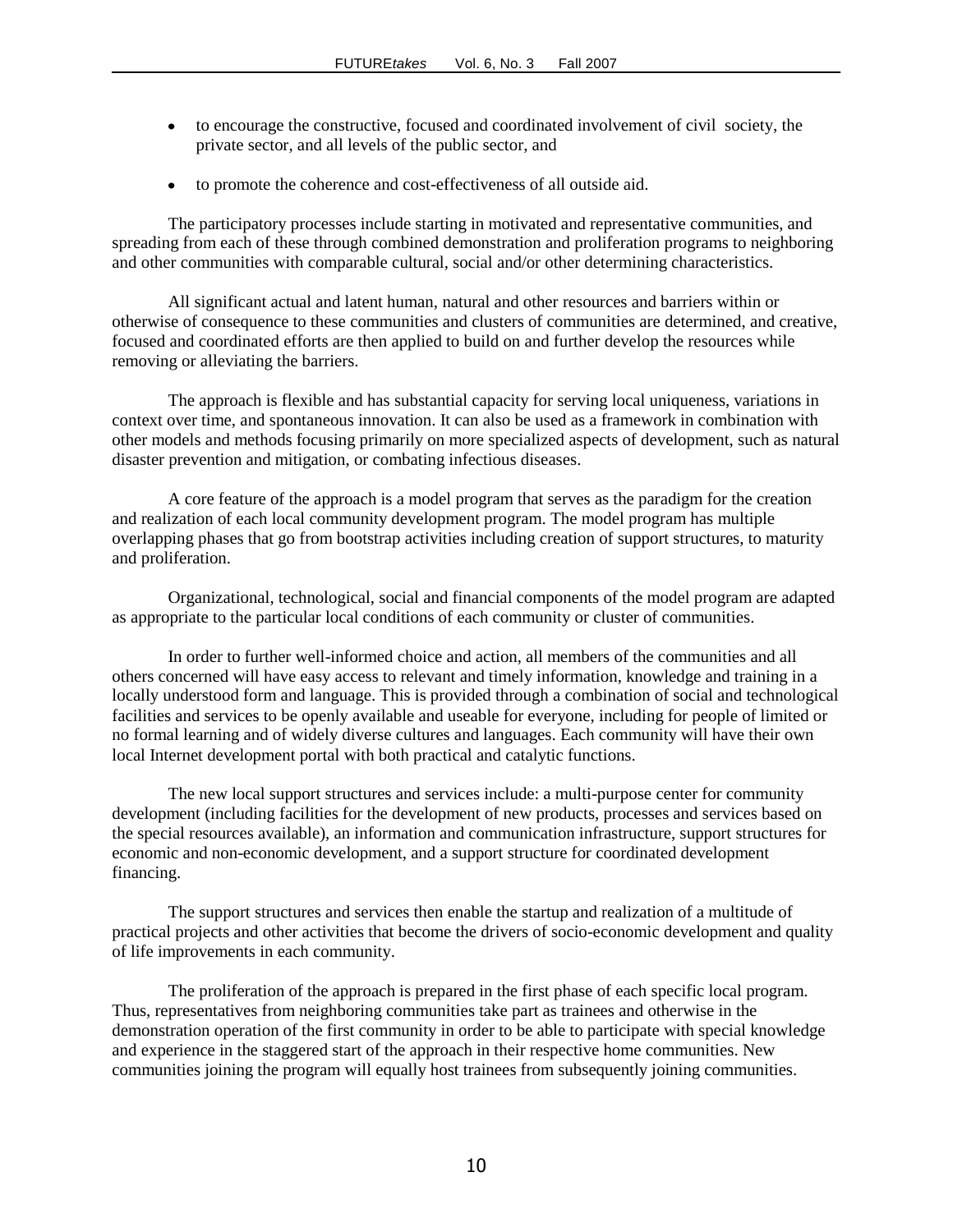In the larger context, the communities will benefit from sharing resources, delegating responsibilities among themselves, and from being part of a shared dynamic community development movement.

# **CONCLUSION**

It *is* possible to advance a community, an organization or a country towards very impressive levels of accomplishments through common purpose, vision and innovations applied with integrity and functional wisdom.

Just extrapolating from what we have been doing until now will not do. Constructive systemic changes in thought and action will be necessary to realize the latent potential of socio-economic development. This is the kind of effort that leaders in any size community, whether local, national, or international, can champion. *Someone* has to muster the necessary operative visioning and innovation, to get started, and root it in the social consciousness, to succeed.

 $-$ <sup>00</sub> $-$ </sup>

*John 'Zac' Zachariassen has a M.Sc. in civil and structural engineering from the Technical University of Denmark. He has conceived, developed and implemented a number of internationally recognized and applied technological, social, educational and informational innovations and inventions, and has carried out assignments in more than 30 countries for governments, many United Nations Organizations, and non-governmental organizations, including federations of industries and trade unions, as well as businesses and communities. One of Zachariassen"s inventions, the DIS simultaneous interpretation system has been utilized in about 100 countries. Zachariassen is the president of the Solertia Institute.*

# **POINTS FOR THE CLASSROOM** (send comments t[o forum@futuretakes.org\)](mailto:forum@futuretakes.org):

- How can the need for a culture of innovation be reconciled with the near-term mindset in some parts of the world – specifically, politicians wanting to maximize re-election prospects and corporations cultivating <sup>a</sup>"quarterly earnings statement" mindset? Is there a more fundamental issue involved, such as an instant gratification culture?
- As Zachariassen points out, an overall national approach was not necessary for the US to put a man on the moon. Others have observed that at least in the case of some nations, going to war does not require a full national effort. What level of consensus is needed for a culture of innovation?
- Diverse examples suggest a trend toward mediocrity and risk aversion, trends that generally do not support a climate of innovation. Examples: (1) In government, academia, and corporations alike, "tinker-at-the-margins" managers are more common than true leaders. In fact, it has been speculated that the great generals and admirals of WWII would not survive in today's ranks. (2) A number of established scientific journals publish "progress report science" papers and are not receptive to those papers that challenge mainstream paradigms, even when such papers are themselves based on good science. For their part, professors on a tenure track are sometimes fearful of publishing papers that challenge the prevailing paradigms, even though the professors are then in their most creative years. (3) Companies are often founded on a "wild idea," but when they mature, they become more risk-averse and less receptive to new ideas.